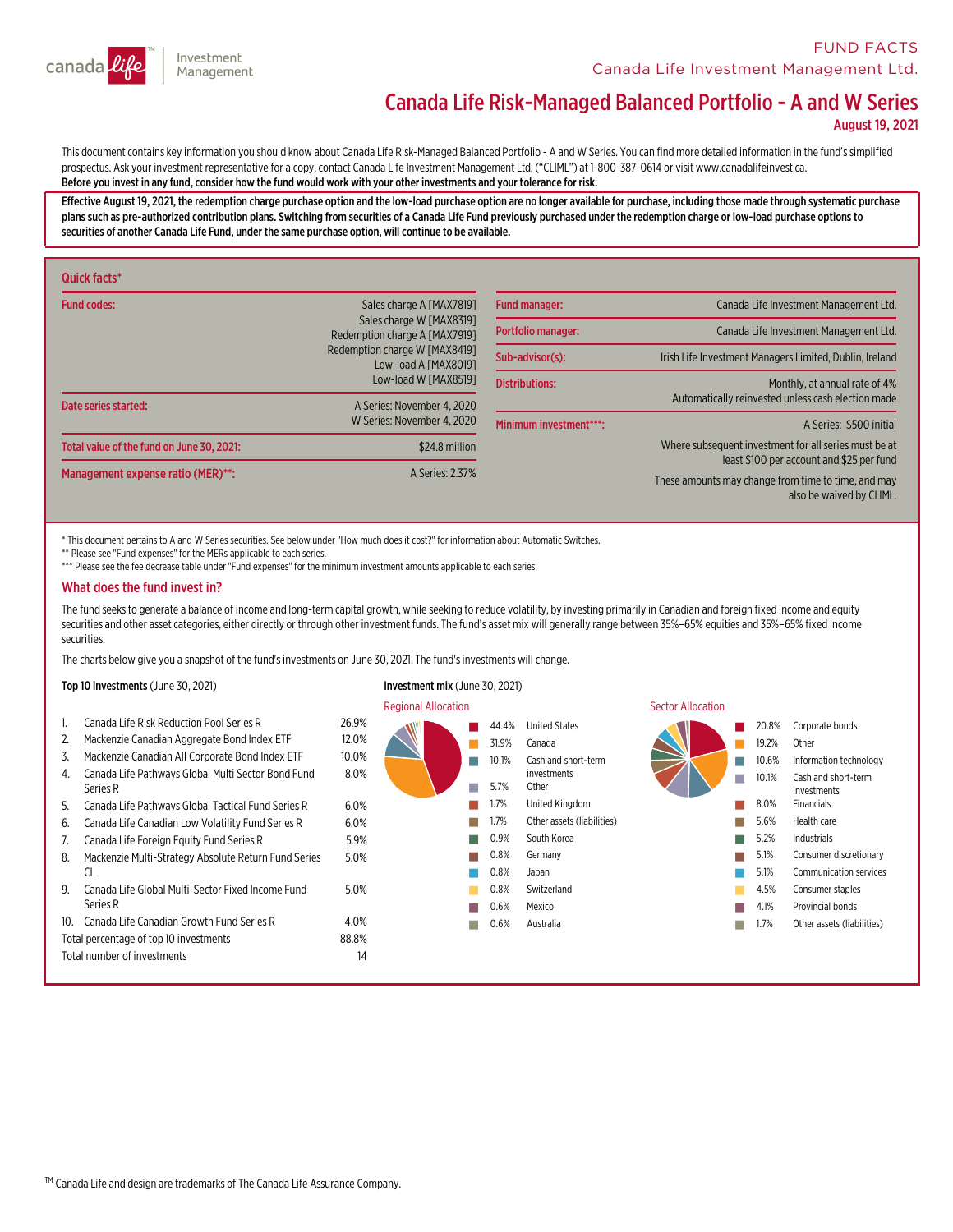

## How risky is it?

The value of the fund can go down as well as up. You could lose money.

One way to gauge risk is to look at how much a fund's returns change over time. This is called "volatility".

In general, funds with higher volatility will have returns that change more over time. They typically have a greater chance of losing money and may have a greater chance of higher returns. Funds with lower volatility tend to have returns that change less over time. They typically have lower returns and may have a lower chance of losing money.

## Risk rating

#### CLIML has rated the volatility of this fund as low to medium.

Because thisis a new fund, the risk rating is only an estimate by CLIML. Generally, the rating is based on how much the fund's returns have changed from year to year. It doesn't tell you how volatile the fund will be in the future. The rating can change over time. A fund with a low risk rating can still lose money.



For more information about the risk rating and specific risks that can affect the fund's returns, see the "What are the Risks of Investing in the Fund?" section of the fund's simplified prospectus.

#### No guarantees

Like most mutual funds, this fund doesn't have any guarantees. You may not get back the amount of money you invest.

## How has the fund performed?

This section tells you how A Series securities of the fund have performed since inception. Returns are after expenses have been deducted. These expenses reduce returns.

The performance of W Series securities would be similar to the performance A Series securities, but would vary as a result of the difference in the combined management and administration fees compared to A Series as disclosed in the fee decrease table under "Fund expenses" below.

#### Year-by-year returns

No performance is available because securities have not been distributed for a full calendar<br>vear.

#### Best and worst 3-month returns

No performance is available because securities have not been distributed for a full calendar year.

## Average return

This information cannot be presented since A Series of the fund is less than 12 months old as of June 30, 2021.

## Who is this fund for?

#### Investors who:

- are looking for a managed asset portfolio fund to hold as part of your portfolio
- $\bullet$ want a medium to long-term investment
- $\bullet$ can handle the volatility of stock and bond markets
- $\bullet$ want to receive a monthly cash flow

## A word about tax

In general, you'll have to pay income tax on any money you make on a fund. How much you pay depends on the tax laws where you live and whether or not you hold the fund in a registered plan such as a Registered Retirement Savings Plan or a Tax-Free Savings<br>Account.

Keep in mind that if you hold your fund in a non-registered account, fund distributions are included in your taxable income, whether you get them in cash or have them reinvested.

## How much does it cost?

The following tables show the fees and expenses you could pay to buy, own and sell A Series and W Series securities of the fund. The fees and expenses – including any commissions – can vary<br>among series of a fund and among

Higher commissionscan influence representativesto recommend one investment over another. Ask about other funds and investmentsthatmay be suitable for you at a lower cost.

We provide eligible investors with combined management and administration fee decreases on their eligible Canada Life fund investments, as disclosed under the sub-heading "Fund expenses".<br>We will automatically switch your

## 1. Sales charges

You have to choose a sales charge option when you buy A and W Series securities of the fund. Ask about the pros and cons of each option.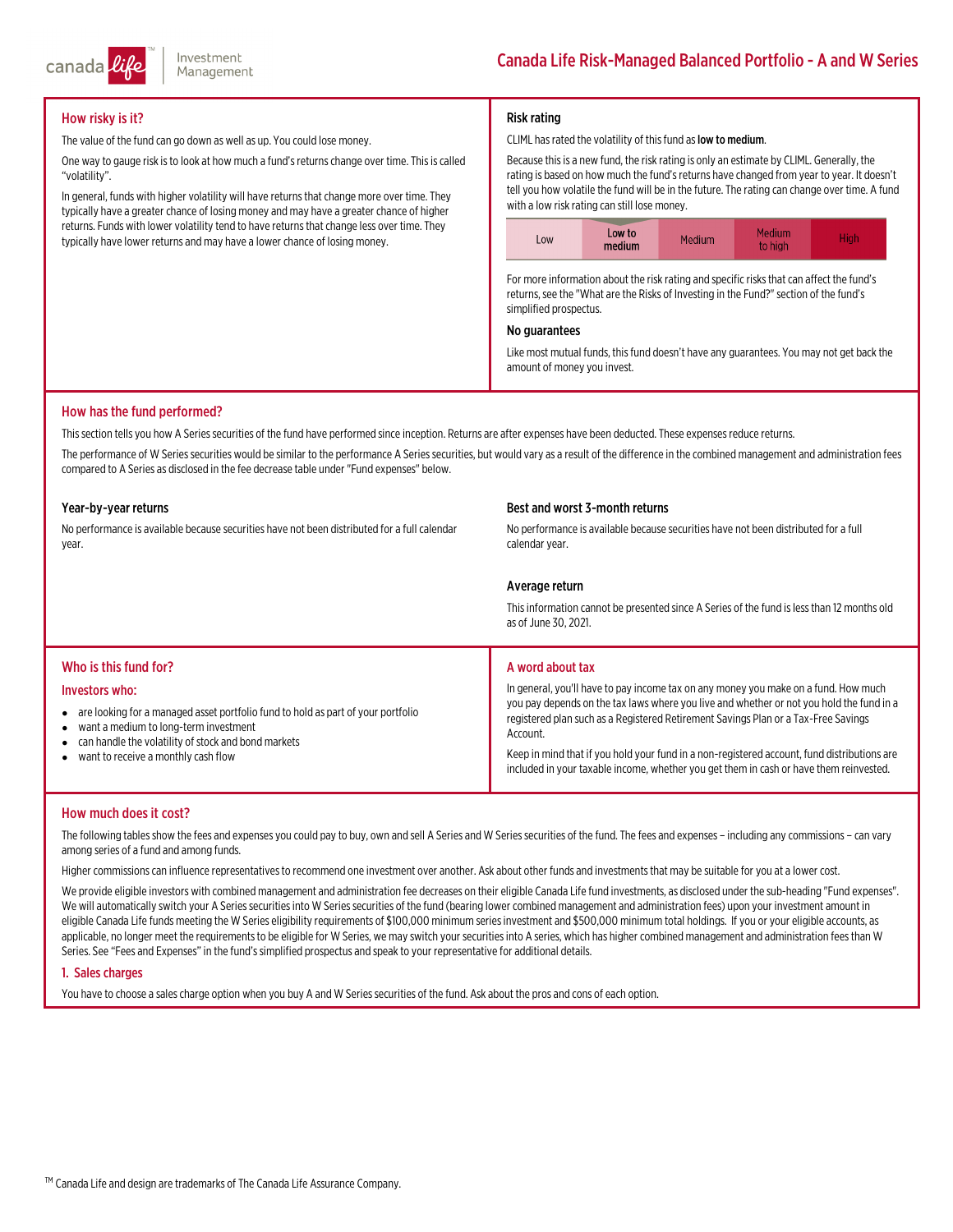

# Canada Life Risk-Managed Balanced Portfolio - A and W Series

| Sales charge option                         | What you pay (in %)                                                                                                                                                                                                                                    | What you pay (in \$)                                                                                   | <b>How it works</b>                                                                                                                                                                                                                                                                                                                                                                                                                                                                                                                                                                                                                                                                                                                                                                           |
|---------------------------------------------|--------------------------------------------------------------------------------------------------------------------------------------------------------------------------------------------------------------------------------------------------------|--------------------------------------------------------------------------------------------------------|-----------------------------------------------------------------------------------------------------------------------------------------------------------------------------------------------------------------------------------------------------------------------------------------------------------------------------------------------------------------------------------------------------------------------------------------------------------------------------------------------------------------------------------------------------------------------------------------------------------------------------------------------------------------------------------------------------------------------------------------------------------------------------------------------|
| Sales charge purchase<br>option             | A Series: 0% to 5%<br>W Series: 0% to 2%                                                                                                                                                                                                               | A Series: \$0 to \$50 on<br>every \$1,000 you buy<br>W Series: \$0 to \$20 on<br>every \$1,000 you buy | You negotiate the sales charge with your investment representative. You pay it to your<br>representative's firm at the time you purchase the fund.                                                                                                                                                                                                                                                                                                                                                                                                                                                                                                                                                                                                                                            |
| <b>Redemption charge</b><br>purchase option | If you sell within:<br>5.5%<br>1 year of buying<br>5.0%<br>2 years of buying<br>5.0%<br>3 years of buying<br>4.0%<br>4 years of buying<br>4.0%<br>5 years of buying<br>3.0%<br>6 years of buying<br>2.0%<br>7 years of buying<br>0.0%<br>After 7 years | \$0 to \$55 on every<br>\$1,000 you sell                                                               | When you buy the fund, CLIML pays your representative's firm a fixed commission of 5%.<br>$\bullet$<br>If you redeem within 7 years of buying, you pay a redemption charge to CLIML. The<br>$\bullet$<br>redemption charge is based on the net asset value of those securities at the time of<br>redemption.<br>You can switch to other Canada Life Mutual Funds without paying a redemption charge,<br>but you may have to pay a switch fee to your representative's firm. The redemption<br>charge schedule starts at the time you buy your investment and will continue to apply if<br>you switch to another Canada Life Mutual Fund under the redemption charge purchase<br>option.<br>Up to 10% of your investment may be redeemed in each calendar year without a<br>redemption charge. |
| Low-load purchase<br>option                 | If you sell within:<br>3.0%<br>1 year of buying<br>2 years of buying<br>2.5%<br>2.0%<br>3 years of buying<br>0.0%<br>After 3 years                                                                                                                     | \$0 to \$30 on every<br>\$1,000 you sell                                                               | When you buy the fund, CLIML pays your representative's firm a fixed commission of<br>$2.5%$ .<br>If you redeem within 3 years of buying, you pay a redemption charge to CLIML. The<br>redemption charge is based on the net asset value of those securities at the time of<br>redemption.<br>You can switch to other Canada Life Mutual Funds without paying a redemption charge,<br>but you may have to pay a switch fee to your representative's firm. The redemption<br>charge schedule starts at the time you buy your investment and will continue to apply if<br>you switch to another Canada Life Mutual Fund under the low-load purchase option.                                                                                                                                     |

## 2. Fund expenses

You don't pay these expenses directly. They affect you because they reduce the fund's returns. A Series has higher combined management and administration fees than W Series. As of March 31, 2021, the fund's expenses were as follows:

|                                                                                                                                                                                                                                                                   | Annual rate (as a % of the<br>fund's value) |                 |
|-------------------------------------------------------------------------------------------------------------------------------------------------------------------------------------------------------------------------------------------------------------------|---------------------------------------------|-----------------|
|                                                                                                                                                                                                                                                                   | <b>A Series</b>                             | <b>W</b> Series |
| Management expense ratio (MER)<br>This is the total of the management fee (including the trailing<br>commission), fixed administration fee and fund costs.<br>CLIML waived some of the fund's expenses. If it had not done<br>so, the MER would have been higher. | 2.37%                                       | 2.07%           |
| Trading expense ratio<br>These are the fund's trading costs.                                                                                                                                                                                                      | 0.08%                                       | 0.08%           |
| <b>Fund expenses</b>                                                                                                                                                                                                                                              | 2.45%                                       | 2.15%           |
| For every \$1,000 invested, this equals:                                                                                                                                                                                                                          | \$24.50                                     | \$21.50         |

The table below sets out the combined management and administration fee decrease from A Series.

| Investment           | Series | Combined management and administration fee<br>decrease (from A Series)(%) |
|----------------------|--------|---------------------------------------------------------------------------|
| Up to \$99,999       |        | N/A                                                                       |
| \$100,000 and above* | W      | 0.26%                                                                     |
|                      |        |                                                                           |

\*provided you have \$500,000 minimum total holdings

## 3. Other fees

You may have to pay other fees when you buy, hold, sell or switch securities of the fund.

## Fee What you pay Switch fees many our representative's If you switch between series of the fund or to another fund within the Canada Life Mutual Funds, then you may pay your representative's firma switch fee of 0-2%. Inappropriate short-term trading fee <br>
A fee of 2% of the amount switched or redeemed will be charged by the fund for inappropriate short-term trading. Excessive short-term trading fee <br>A fee of 1% of the amount switched or redeemed will be charged by the fund if you invest in the fund for less than 30 days and your trading is part of a pattern of short-term trading that CLIML believes is detrimental to fund investors.

More about the trailing commission

CLIML paysthe trailing commission to your representative'sfirm. It is paid fromthe fund's management fee and is based on the value of your investment. The rate depends on the sales charge option you choose.

The trailing commission is an ongoing commission. It is paid for aslong as you own the fund. It is for the services and advice that your representative and their firm provide to you.

- Sales charge purchase option 1.00% of the value of your investment each year (\$10.00 per year for every \$1,000 invested).
- e Redemption charge purchase option - 0.50% of the value of your investment for years 1-7, and 0.50% for each year after that (\$5.00 per year for every \$1,000 invested).
- Low-load purchase option 0.50% of the value of your investment for years 1-3, and 1.00% for each year after that (\$5.00 to \$10.00 per year for every \$1,000 invested).

™ Canada Life and design are trademarks of The Canada Life Assurance Company.